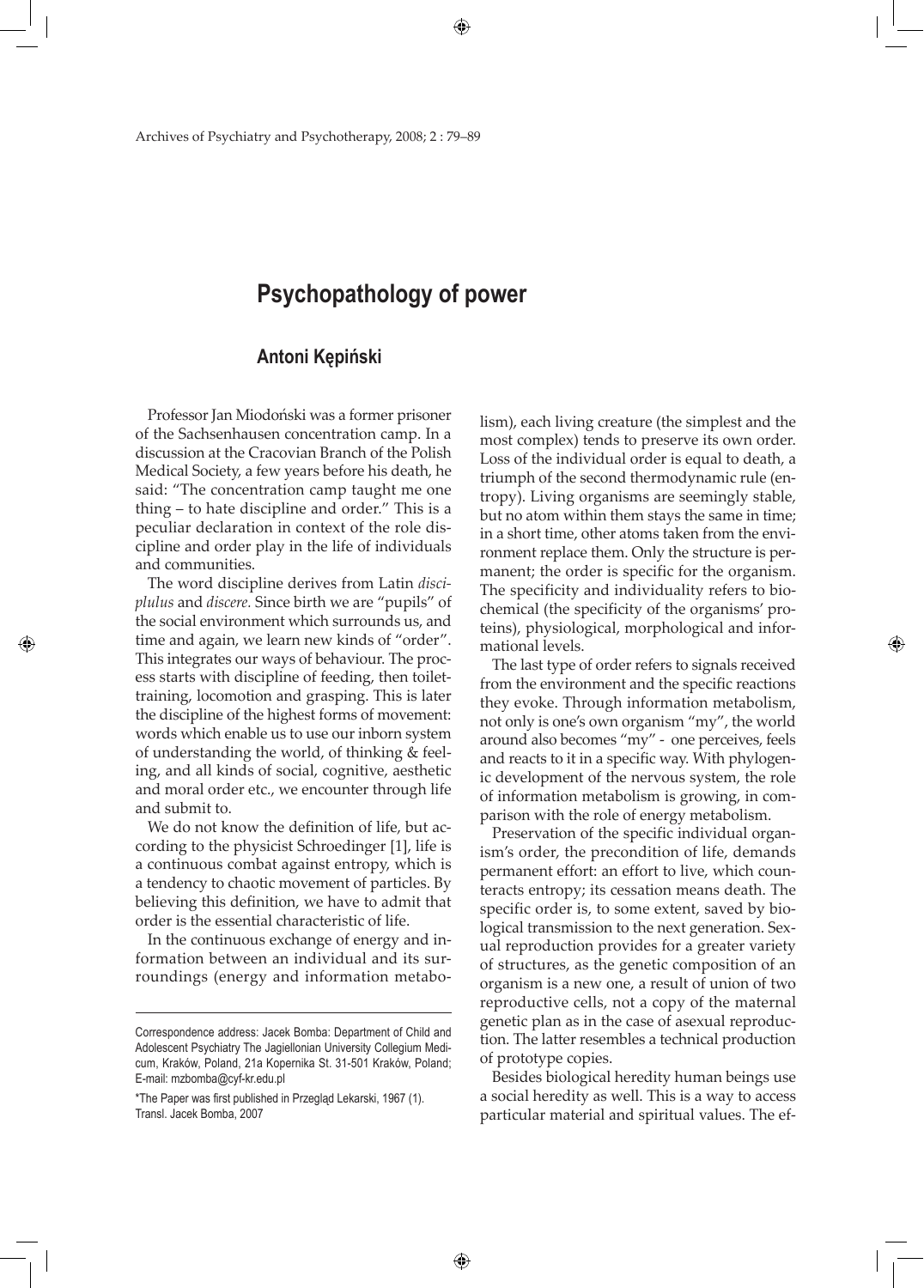## 80 Antoni Kępiński

⊕

fort of thousands of generations contributing to the development of speech, writing, information about the world, moral values, technical equipment etc. is being transmitted to every human being since her/his birth. Deprived of this legacy, humans would have to start everything from the beginning. Culture development would not be possible.

The problem of order is inseparably connected with the problem of authority and power. To transform the environment according to one's own order (the structure of an organism), one must first conquer a part of it, and to become its lord. Conquering territory one lives on is not an exclusively human characteristic, but is seen among animals and even plants as well. Attempting to take over a territory animals already inhabit and "possess" requires the fight or flight reaction; a trivial example is that of a dog barking when somebody tries to take its bowl. Animal sociology gives many interesting examples of the fight for an authority position and the development of hierarchy in animal groups.

The problem of authority and power is also present in multicellular organisms. In a multibillion "community" of cells some particular order must exist. This order is encoded in a substance of genes, an important component of the cells' nuclei. The nucleus is "the lord" of the cell – the cell does not exist without the nucleus. Endocrine and nervous systems of the organisms play a role complementary to the genetic plan. They support and reinforce its integrative action, modelling activities depending on current organisms' needs and environmental conditions.

Neoplastic disorder can be described as a "rebellion" of a cell against the ruling order of the organism. Neoplastic cells liberate themselves from the general discipline, they are free, "postponing" the rest of the organism, fulfilling their right to preserve their life and the life of their new species. They grow and duplicate against the best interest of the other cells, which did not rebel.

A holistic approach to organisms should not ignore the problem of authority and power; it can be seen even in organisms on the lowest level of phylogenesis. To live and procreate one must conquer the surrounding world. Like many crucial problems of human life, that particular one is also present, in a pathological & exaggerated form, in schizophrenia. A person suffering from schizophrenia, especially an acute stage of the disorder, often oscillates between the feeling of God-like omnipotence – reading other people's thoughts, ruling their will & ruling the course of events of the world & universe, and the feeling of complete loss of authority – when others read his/her own thoughts, rule her/his movements, speech & thoughts, being an automaton paralysed by the world around. During their pre-morbid life, schizophrenics often have a history of difficulty in finding their own place in the world and solving the problem of "to rule/to be ruled".

The problem of authority and power is linked not only with the rule of life preservation, but also with the rule of preservation of the species, and with information metabolism. In the first case the authority is unilateral, in the other – bilateral. The part of the environment, which must be destroyed and incorporated to supply the organism with energy necessary for life, no longer has power over it. In an erotic and sexual act, the power is on both sides. At the same time, one is the lord and the slave of his/her partner. To exchange signals with the environment, one must accept the order of the environment, and try to enforce ones' own influence on it.

◈

The possessive pronoun "my" expresses three kinds of authority exercised over the environment. "My" are: food, flat, money etc. – all things that are necessary for life preservation. "My" are also persons indispensable to preservation of the species, in a narrow sense a sexual partner, in a broader one, persons belonging to the same social groups: family, nation, religion, profession, class, etc. The basis of social unions is formed on the species preservation rule. A family group, being the simplest and the earliest type of social union, is an immediate consequence of this rule. Lastly, "my" are experiences, impressions, feelings, thoughts, information gathered, decisions and actions. The signals from the surrounding world become arranged in a specific way, conditioning a specific reaction to them.

Information metabolism, which Pavlov described as an unconditioned and conditioned reflex system, extends the territory of authority on the surrounding world. "My" refers not only to this part of the environment which has been assimilated by the organism, and not only

Archives of Psychiatry and Psychotherapy, 2002; 2 : 79–89

◈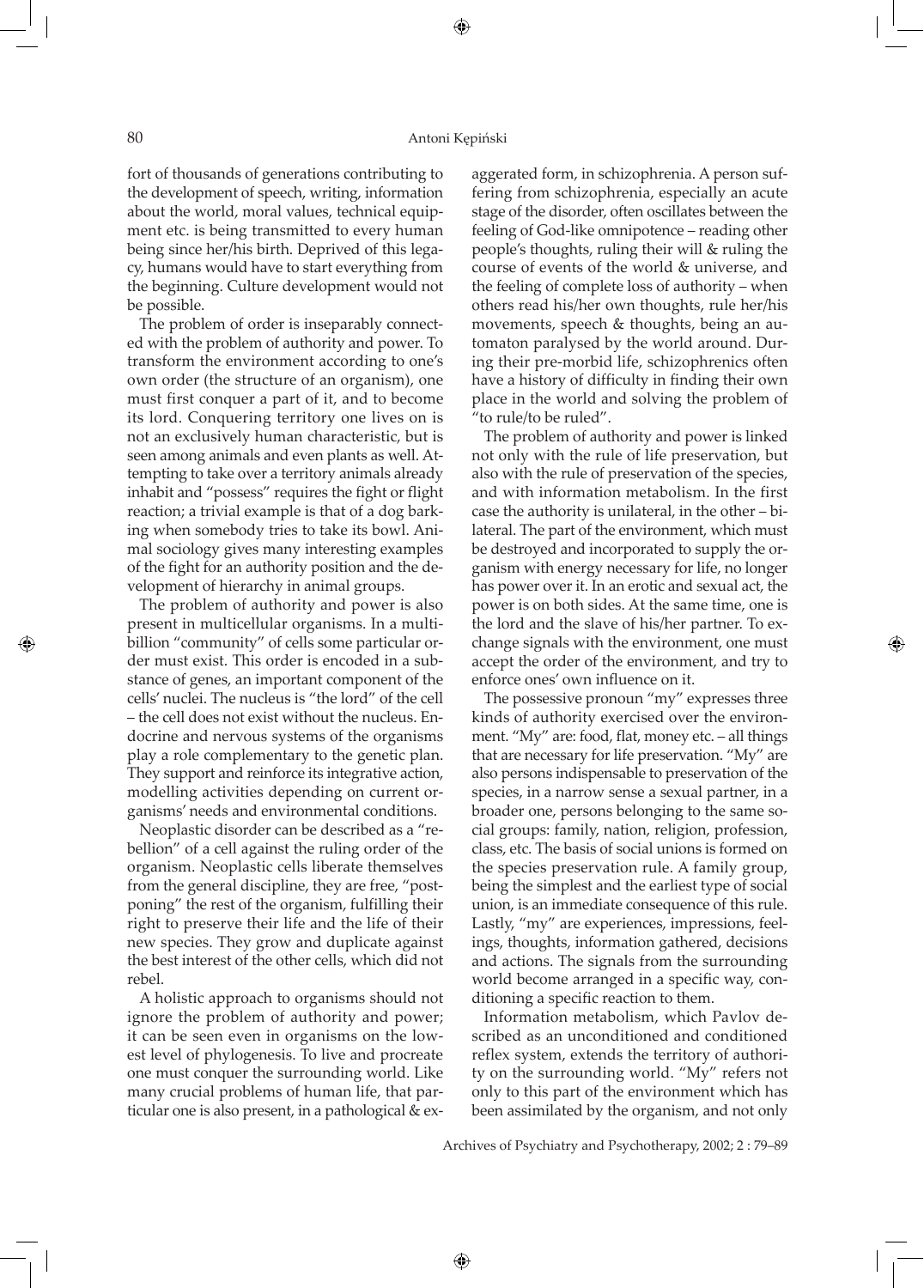this, with which the organism unites to create the new living creature. It becomes a much bigger circle of the environment, minimal energy amounts of which, meaningless for energy metabolism, become signals conditioning the organism's behaviour. The information metabolism is an initiative step, preceding assimilative and reproductive contacts with the surrounding world. Before becoming "my" in a sense of building the organism substance, or sexual union, it has to become "my" in a sense of getting oriented within it. The organism has to "know" how to move in its environment to fulfill two basic biological rules: to preserve its' life and to preserve its' species.

Information metabolism is present in every cell as the ability to receive environmental stimuli and react to them. With phylogenic development, in complex organisms it becomes a domain of specialised cells (the receiving of stimuli – receptors; the reaction – effectors; the transmission and arrangement – neurons), and life becomes more and more a preparation for further life, presuming that the essence of life is fulfilment of the two biological rules. In the simplest organisms life is restricted to following these rules, and the preparatory period is minimal. The world is transformed into the organisms own structure; it is completely "my" world. If this condition is not accomplished, a risk of death appears, or the decomposition of organism structure, which is equal to death. If reconstructing the individual experience of organisms on this phylogenic level was not excessive fantasizing, one could suppose that these organisms oscillate between a feeling of omnipotence and a feeling of endangerment of life. The world would be completely "my", or completely "strange" for them; in this case, strangeness means death.

◈

Satisfying basic biological needs gives feelings of pleasure; not meeting these needs produces distress. "My" world appeals to them, but "strange" repels. Therefore, the feeling of power over the surrounding world is a source of pleasure, but its' absence is a source of unpleasant feelings. A "strange" world evokes fear and aggression, a need to flee from it or to destroy it.

Returning to the problem of power exercised over the environment, there are some analogies between the situation described and the position of the human being in the early stages of his/her ontogenic development when the internal signal system is still not fully developed functionally. During fetal and infantile periods, the human being is fully dependent on the environment, similar to the way even the most primitive living organisms are. The human does not exist without his environment. The environment is totally and completely its' own, it executes full power over it, and the environment fulfills all the human's needs, otherwise the fetus or infant would be on the verge of death. Many psychiatrists, especially those who are concerned with early childhood experiences, are of the opinion that feelings of omnipotence and the lack of boundaries between the internal and external world characterise infants' feelings. Similar experiences, often among people with schizophrenia, are understood as regression to early developmental stages. Despotism is understood to be a crucial symptom of mental infantilism. Absolute power is strictly connected with absolute dependency. A ruler, as an infant without a mother, is unable to exist without his subjects. But, he also loses a boundary between himself and his subordinated surroundings – as quoted by Mickiewicz: "I am the million and I suffer for millions", or Louis "l'état c'est moi".

The development of a signal system decreases the organism's dependency on the environment. The organism no longer needs to have full possession over the environment in order to integrate it into its' own structure. And, on the other hand, the organism is not transformed into the structure of the environment.

Furthermore, the relationship with the world loses the clear-cut alternative: "I win" or "I perish". Victory no longer means death of surroundings, nor does victory of environment equal death of the organism. A fight with surroundings still exists, being the sense of life, if life is understood as a tendency to support one's own order on account of the order of environment. Nevertheless, victories and defeats start to be less dramatic then within the alternative of "to be or not to be". The fight becomes "as if" a play with the environment. In the play, the environment can defeat the organism without consequences. Its' order can be accepted. This is a core of discipline, in a sense learning the cues of the environment order. One can also be a vic-

Archives of Psychiatry and Psychotherapy, 2008; 2 : 79–89

◈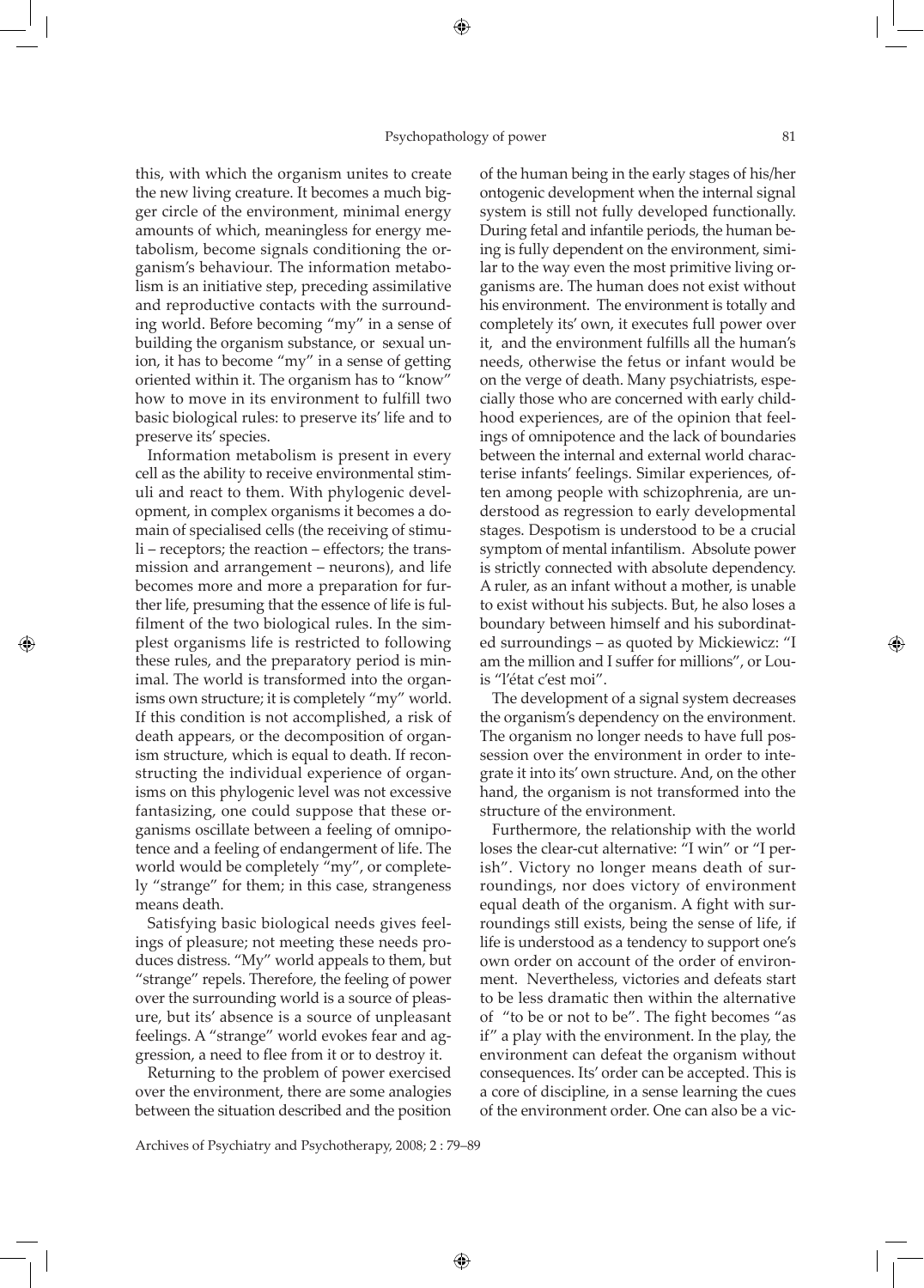tor, and enforce one's own order upon the environment, however not destroying it completely. This happens in energy exchange. These "plays" with the world become the goal in itself. One can find them even in the lowest phylogenic levels. Huizinga's *Homo ludens,* I presume, does not refer only to human beings [2].

Interaction with the environment, understood as receiving signals and reacting to them, the exchange leading to being defeated or victorious, is a precondition of information metabolism saturation. Without information metabolism, there is no opportunity to develop energy metabolism and reproductive contact with the environment. Or, using another verbalisation, one would be unable to enter the core of life – taking into account the two rules of biology – without playing with the surrounding world by the information exchange. As mentioned before, with development of the signal system the insulation field becomes wider. In schizophrenia, the phenomenon of autism, a breakdown of information metabolism, leads in severe cases to disturbance in energy metabolism (e.g. patient stops to eat), and quite often annihilates the species preservation rule.

The appearance of man in evolution is generally understood as a big evolutionary step in the development of a signal system, especially in comparison with changes in other organism systems. The change is significant in this part of the system, which, above all, integrates incoming and outgoing signals – the cerebral cortex. Billions of cortical cells provide exceptional ways of information exchange with the world (functional structures). Only a portion of them is used throughout life. This is explained with an idea of wasteful economy, quite popular in the living world. The same idea explains the small percentage of genetic plans being realised in mature organisms. The organism's organs also only use a portion of their potential. Pressure from the environment, especially social environment and social intergenerational transmission enforce development of only those forms of interaction which are being accepted in the current culture and time. It is possible that without this external pressure, without social discipline, chaos would generate. It is possible that due to an unconscious fear of chaos and disorder of human beings since the beginning of the existence of

man, man himself invents various ways of limiting the freedom of people, animals & plants he is in contact with, and his own freedom as well. Anywhere one may find bars and cuffs one can be sure to encounter traces of man.

Approaching the problem of order and discipline from the former concentration camp prisoners' point of view, one has to accept Jan Miodonski's words quoted at the beginning. There, the tendencies to achieve order and discipline reached a summit of macabre absurdity. The Third Reich was falling apart, but extermination "factories" were functioning effectively, even increasing "production". There was the place the *Mein Kampf* idea was still realised; the camps were the quintessence of the idea itself. Hitler's conception of repairing the world was exceptionally simple: to destroy everything what creates a danger for the purity of *Übermensch* race; above all – Jews. This destruction act completed was expected to be followed by "the paradise of wonderful people". This is not a new conception in the history of humankind, but it was never put forward so frankly and so consequently realised.

Each of the social ideologies, so many throughout history, contains an aversion towards all that is incongruent with it. And above all, towards those people who are not followers of the ideology. The image of the world is simplified to blackand-white; people are divided into "believers" and "non believers"; the first being good, the others – bad. The internal struggle between various options, often perceived as a fight between good and evil, becomes externalised. By accepting the ready form of activity, one reduces one's own uncertainty and doubts concerning alternative possibilities; one becomes good as long as he/she follows the accepted form. Everything outside, not compliant with form becomes bad. A ready structure, taken from outside, makes internal integration easier; dynamic order becomes static; a wavering cane transforms into a statue. The Third Reich man was such a statue: walking straight ahead towards the goal pointed out by the Führer, stepping on and destroying everything obstructing his way.

◈

Development of human signal system, especially the highest form of signal – words – enables human beings, to an incomparably superior degree (as opposed to animals), to use ready

Archives of Psychiatry and Psychotherapy, 2002; 2 : 79–89

◈

⊕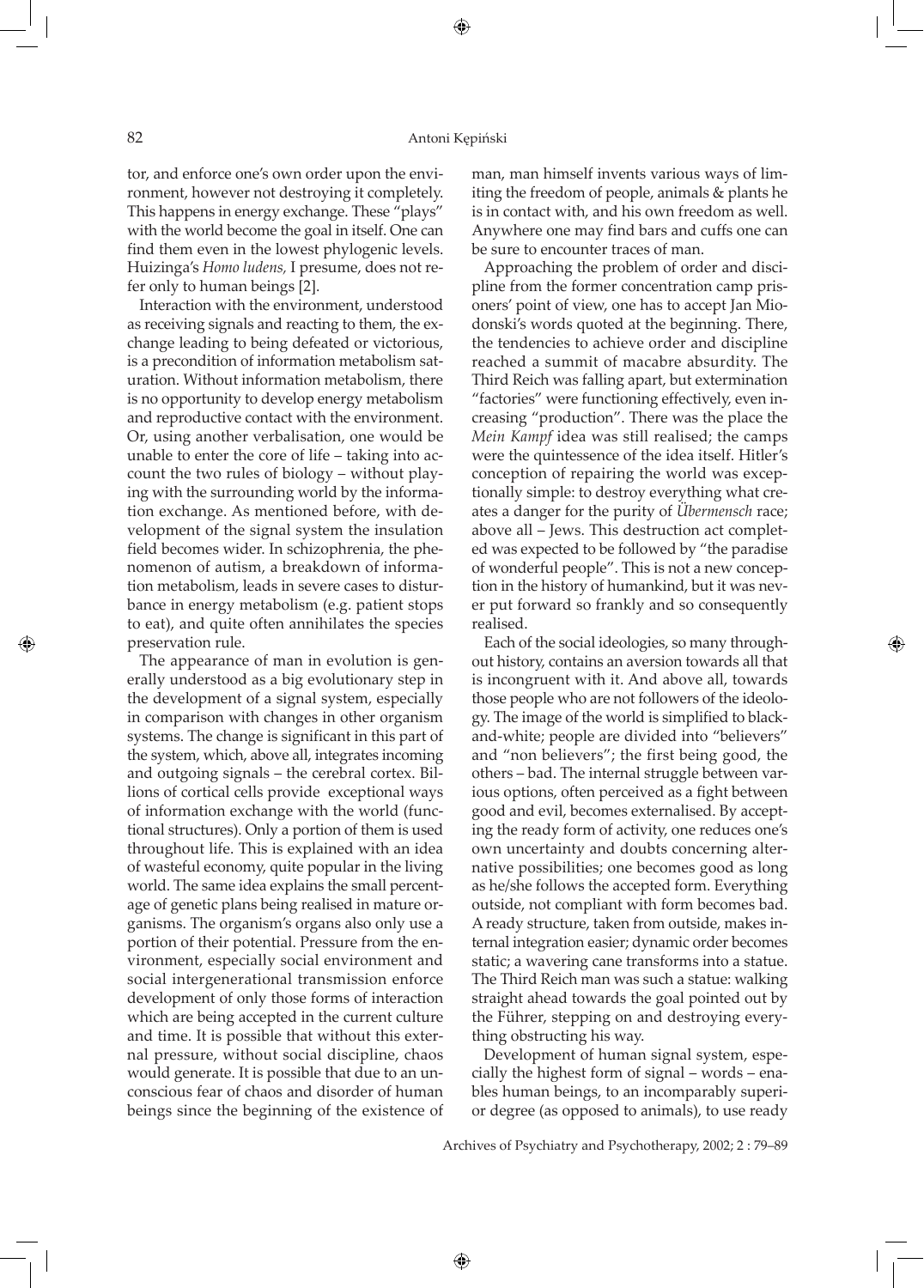#### Psychopathology of power 83

⊕

functional structures. A human being does not need to develop them since the beginning; she/ he learns them from her/his social environment. Discipline is an indispensable condition to assimilate those ready forms of behaviour from the social environment. Acceptance is rewarded, rejection – punished. This way, an inner system controlling an individual's behaviour is constructed; an individual perceives it as a"social mirror" ("what will people think about me").

With the new functional structure assimilation, an external system of control is incorporated into the inner, self-control system. The power to judge is being transferred from the environment into the individual. The human being becomes her/his own judge. The "social mirror" is thus internalised; it becomes a part of the conscience, or Freud's superego, or Socrates' *daimonion*.

The Third Reich man's conscience was the Führer's order. Guilty feelings were born when the command was not followed and fulfilled. Höess' camp neurosis was not a consequence of feeling guilty for murdering hundreds of thousands people, but being unable to exterminate them effectively and smoothly. His neurotic symptoms decreased when extermination methods had been improved with gas introduction. A consequence of internalisation of the Führer's order is a notorious lack of guilty feelings in war criminals. One could be - *a rebours* – surprised to see that somebody feels innocent being accused of acting in congruence with the Decalogue [3].

◈

Self-control is an important characteristic of each signal system, both technical and biological. The basic scheme of such a system can be presented; in a coming signals are transformed into a language specific for the system (e.g. electric impulse in a computing machine, neural impulse in nervous system). Transformed signals undergo integration within a particular plan (introduced from outside in the case of computers, built up within biological systems). Results of this integration are then transmitted to effectors (e.g. muscle cells in biological systems), where it is transformed into outgoing signal, understandable for the environment. The last stage of signal exchange between a system and its environment is feedback; self-control abilities of systems depend on feedback. A portion of outgoing signals come back to the system. In consequence,

the system plan is never petrified; it changes depending on feedback signals. They bring information on action effects and resulting changes in the environment. There are many examples of feedback in the nervous system. On the highest level of nervous system activity, the integration (awareness of activities) feedback mechanism is experienced as self-control. The "social mirror" represents feedback signals on the results of our behaviour. Conscience could be understood as an integration of feedback information with the general plan of actions we are aware of (internalisation).

Upon entry into a concentration camp, the "social mirror" people were used to was smashed; everything important became irrelevant; a prisoner became a number. His choice was between three possibilities: 1 – to perceive himself as the unusual environment saw him, as a number only; 2 – to preserve his former image, which was unrealistic, but soothed, to some extent, the monstrosity of the first possibility; 3 – to identify with the group of lords, adopting their way of behaviour, to become a leader not a number, at least in front of other prisoners. Life in the concentration camp enforced manoeuvres between all of them, especially between the first two.

Life is characterised by unstable balance, between conscientiousness and invariability. Activity plans of a living system are continuously changing, but the basic development line is preserved. With repetition, the previously accomplished but unsure plan (functional structure) becomes fixed and automatic. Walking is unstable and staggering in early childhood, and requires effort of will, but with time becomes a firm, automatic activity strictly following a schema. One, however, should not forget that the schema is continuously modified depending on feedback signals, mainly from the locomotion system itself. In spite of the schema there is some degree of variability. Instability in this case is so small, that the nervous system is not forced to engage as whole in the locomotive function. Occasionally, e.g. in consequence of tiredness or unusual terrain etc., that realisation of the plan becomes too difficult. Then, each step becomes a conscious activity. Consciousness – total involvement of nervous system – is, so to speak, reserved for the most difficult activities.

Archives of Psychiatry and Psychotherapy, 2008; 2 : 79–89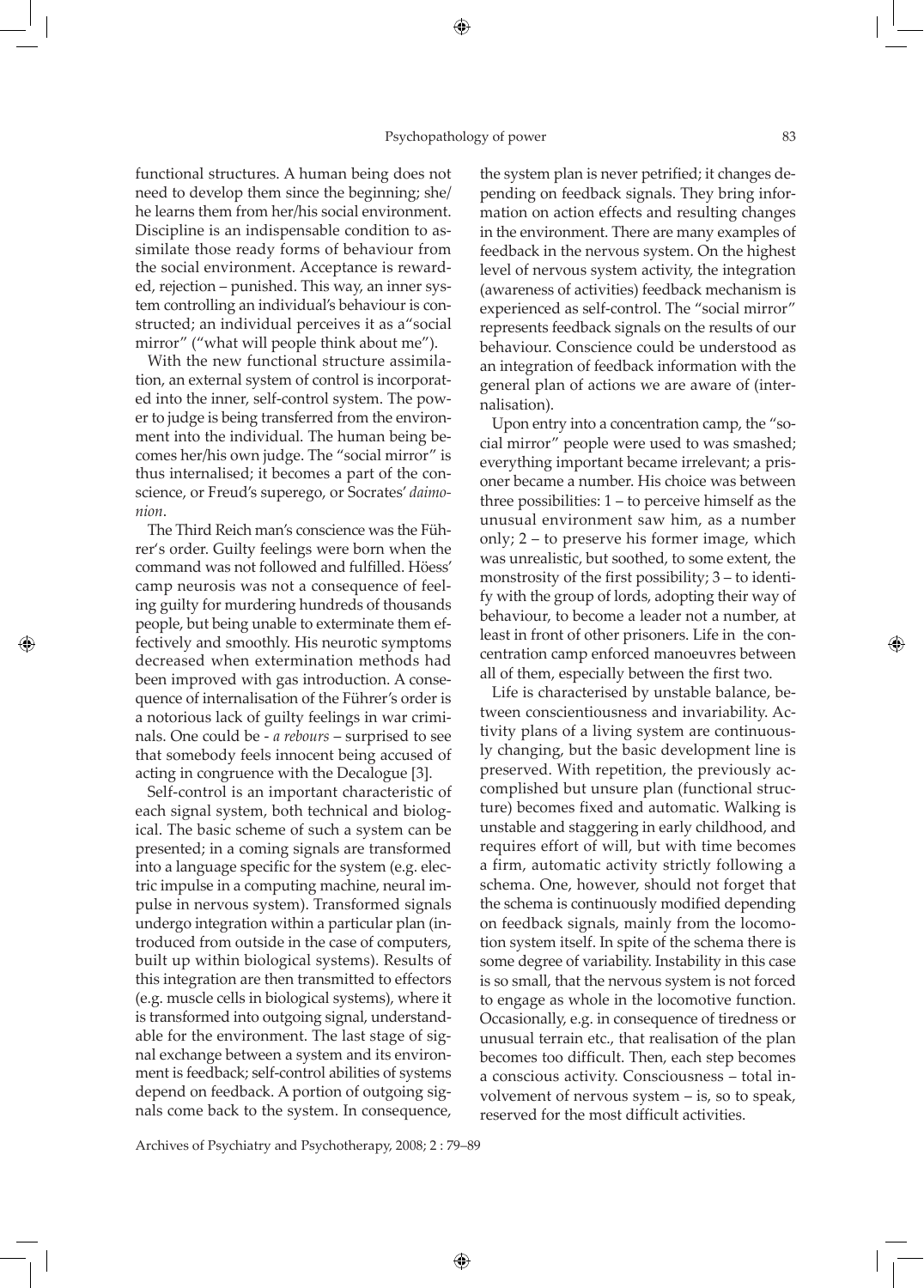### 84 Antoni Kępiński

⊕

At the beginning of their training, many young SS-men flinched at the sight of torture of animals and people. But, with the progress of training, step by step, their inner resistance disappeared. Cruelty was presented as a purely male characteristic; so activities repulsive at the beginning were performed almost automatically, with minimal resistance or without it at all.

Taking on some social ideology reduces the uncertainty of existence, of the necessity to choose the one proper way of behaving among many possibilities. The higher the level of evolution, the more possible ways of behaviour the individual has to choose from (functional structures), so hesitance is inevitable, and the instability of balance becomes greater. *Cogito ergo sum* of Descartes expresses this human condition of doubt and uncertainty.

The evolution of life forms and the combat against entropy brings new, richer and betteradapted morphological and functional forms. Creative freedom of evolution seems to be the biggest in the area of functional forms described as thinking. On the other hand, in nature, one can see an opposite tendency; one towards stubborn preservation of the old forms, often maladaptive, or even destructive. That is a specific conservatism of living nature, its sameness in permanent changing, its passivity, avoiding creative effort.

Man, according to his own – probably correct - recognition, is the highest achievement of evolution on Earth. Due to the development of the nervous system, and particularly the brain cortex, man has a practically unlimited ability to create functional forms (structures). Recognising them as a measure of evolution dynamics, one should expect – in consequence of the balance of opposite processes – equally strong tendencies to oppose evolution, the processes limiting freedom to create new functional forms. So, the fact that all forms of restrictions, bars, prisons etc., are specific to humans, is accidental.

The discipline of upbringing, to a great extent, is based on restrictions. Of many potential functional structures only a few become developed; the others must be repressed. The fact that we walk, speak, write etc. in a specific way is a result of a learning process, but not only. While some options were suppressed, others developed. The learning process is easily understood within a Pavlovian schema of arousal and inhibition. A child learning to walk performs many unnecessary movements, and those are gradually eliminated. Pre-school child drawings, in comparison with school-age child ones, are usually more abundant in themes and form. The older children were introduced to particular drawing expression forms. The abundance of experiences in Schizophrenia can be explained by the idea of the explosion of behaviour forms repressed throughout life. Training of Nazi Übermenschen was based on repression of human feelings and promotion of aggression and sadism.

Social ideologies more or less rigorously focus on the holistic formation of human behaviour. While learning particular activities, they stimulate some and repress other forms of behaviour. Their danger is hidden in wholeness. While learning to walk, from time to time a child regresses to the older, ontogenetic form of locomotion, e.g. crawling, but is still the same child; locomotion is a part of his/her behaviour only. Environmental pressure is limited to rewarding one form of behaviour and rejection of the other. If a holistic assessment of behaviour is employed, the whole person, not fitting the norms required, is excluded from her/his social group.

◈

The holistic assessment is rarely really holistic. Very often a small detail, eg. another shade of skin colour, hooked nose, atypical fashion of dress, different language etc., becomes a reason to place someone outside of all familiar and understandable, to regard him/her as a stranger, or even hostile. The ease in assessment of other people is difficult to explain; nevertheless, sometimes even an insignificant characteristic allows for instant attribution of somebody to the right or left. Maybe, in such an extreme, often exaggerated form, it expresses a biological tendency to delineate varying systems. In multibillion communities of cells, those of varying function and structure – for example – are separated by connective tissue*,* which plays the role of a boundary dividing it into smaller communities of various functions and tasks. On the other hand a tendency to build up boundaries is anti-biological and slows the nature of evolution. Evolution is dependent on harmonious mutual dependency of various forms of life, and on close forms matching to create new ones. In the biological sense the boundary is never clear cut,

Archives of Psychiatry and Psychotherapy, 2002; 2 : 79–89

◈

⊕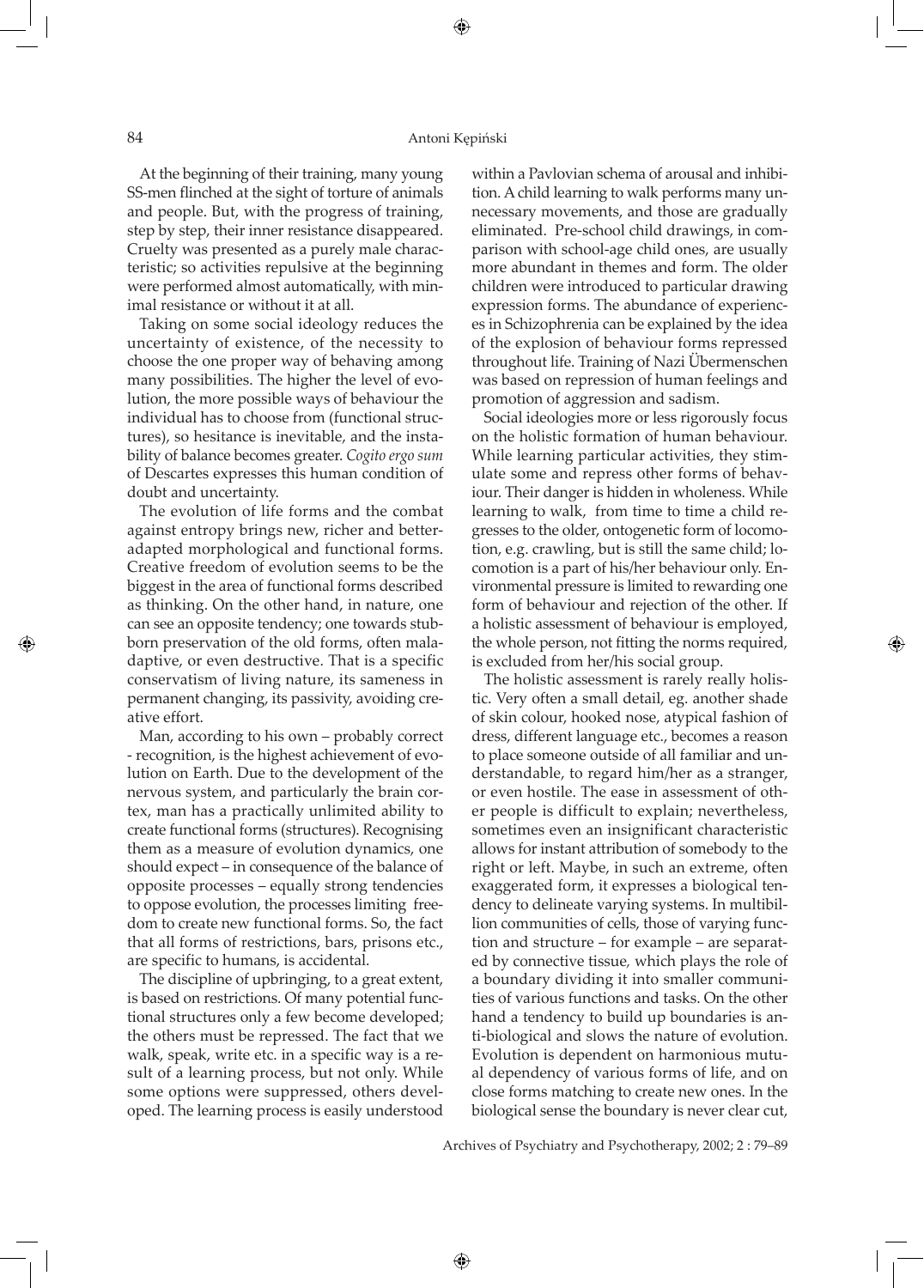and penetration and mutual influence is always possible.

In the holistic assessment of the other person, resulting in the placement of her/him on this or that side of the border, in the classification as "ours" or "strange", powerful emotions are usually hidden. Such segregation is congruent with the basic orientation tendency, taking an attitude of "towards" or "against". In humans this is, above all, steered by the phylogenetically older parts of the nervous system (mainly rhinencephalon). This part of the brain is associated with strong vegetative discharge, and – subjectively – with anxiety and hate (in a case of the attitude "against") and desire (in a case of attitude "towards"). Cognitive functions, in humans associated with the youngest phylogenetically parts of nervous system (neocortex) are reduced to minimum. A differentiated image of the world is simplified to objects, which one either wants to escape from or destroy, or which one can be united with, feeling a need of sexual character, or tribal, national, ideological etc., union. When the emotional tension of the fundamental orientation attitude decreases and the cognitive process is developing again, one sometimes comes to the conclusion, that the object of desire was not so attractive, or the object of fear and hatred not so repulsive.

The power and order of social ideology are appealing; feelings of chaos and uncertainty enforced from outside, but decreasing, seem to be generally of emotional nature: an opportunity to discharge positive emotions on co-believers and negative ones on people or a different affiliation.

◈

Full knowledge of everything around is beyond human capacity; however, the specificity of human relations does not allow for indifference. Indifference itself is a negative attitude, it is the approach to another human being as lifeless object. Therefore, the human being is forced to make a basic assessment and choice: "familiar vs. stranger" (to approach or to escape) relying often on superficial signs. During wartime, "to approach" or "to escape" changes in the assessment of an "enemy" or "ally". Any mistake in such basic orientation may end in death. Uniform becomes a necessity. Not only were concentration camp prisoners tattooed, but also their perpetrators, SS-men also.

Romanticism of uniform, *esprit du corps,* concepts devalued during the last war, mean nothing more than being an integral part of the social group, at the cost of one's own individuality; "I" is replaced by "we"; the leader's will serves as one's own, and the burden of responsibility is put on the leader. A uniform of different colour and fashion is often a signal of escape.

Attributes of authority can be arranged as follows: responsibility, solitude, and dependency. The burden of responsibility is, among others, a consequence of the fact that the leader's functional structures are being used by his subordinates; thus, they are multiplied and reinforced. The leader's every word, each gesture, facial expression become meaningful, important as his group members instantly pick them up and introduce in action. This multiplication within the group easily turns the leader's thoughts into actions. The leader's upbringing, e.g. in succession of the crown, in diplomacy, in army, in church institutions etc. was based, among others, on learning a skill of emotional expression control; every gesture could turn into unpredicted consequences. The leader's face was an unreadable mask, his gestures scarce and well calculated. Democratisation resulted in a decrease of discipline in this area.

Possibility of functional structure multiplication characterises every steering system, both technological (e.g. in automatic production) and biological (duplication of DNA, functional structure generalisation in the nervous system). This possibility gives the ruler a feeling of power, but, on the other hand, deprives him from a feeling of freedom and individuality. Information exchange with environment is no longer a play due to significance of consequences resulting from multiplication of signal only. Perhaps there is a reason of a special kin the rulers had for jesters, and for their tendency to relax in orgiastic events; they allowed for an escape from the burden of their signals' importance.

The leader is obliged to take into account that his signals (words, gestures, facial expression) will be decoded and multiplied by many. They will become orders for them. People will try to act to fulfil them. The leader is unable to be himself; he is what the idea he represents describes as him, and what his followers want to have as a leader.

Archives of Psychiatry and Psychotherapy, 2008; 2 : 79–89

◈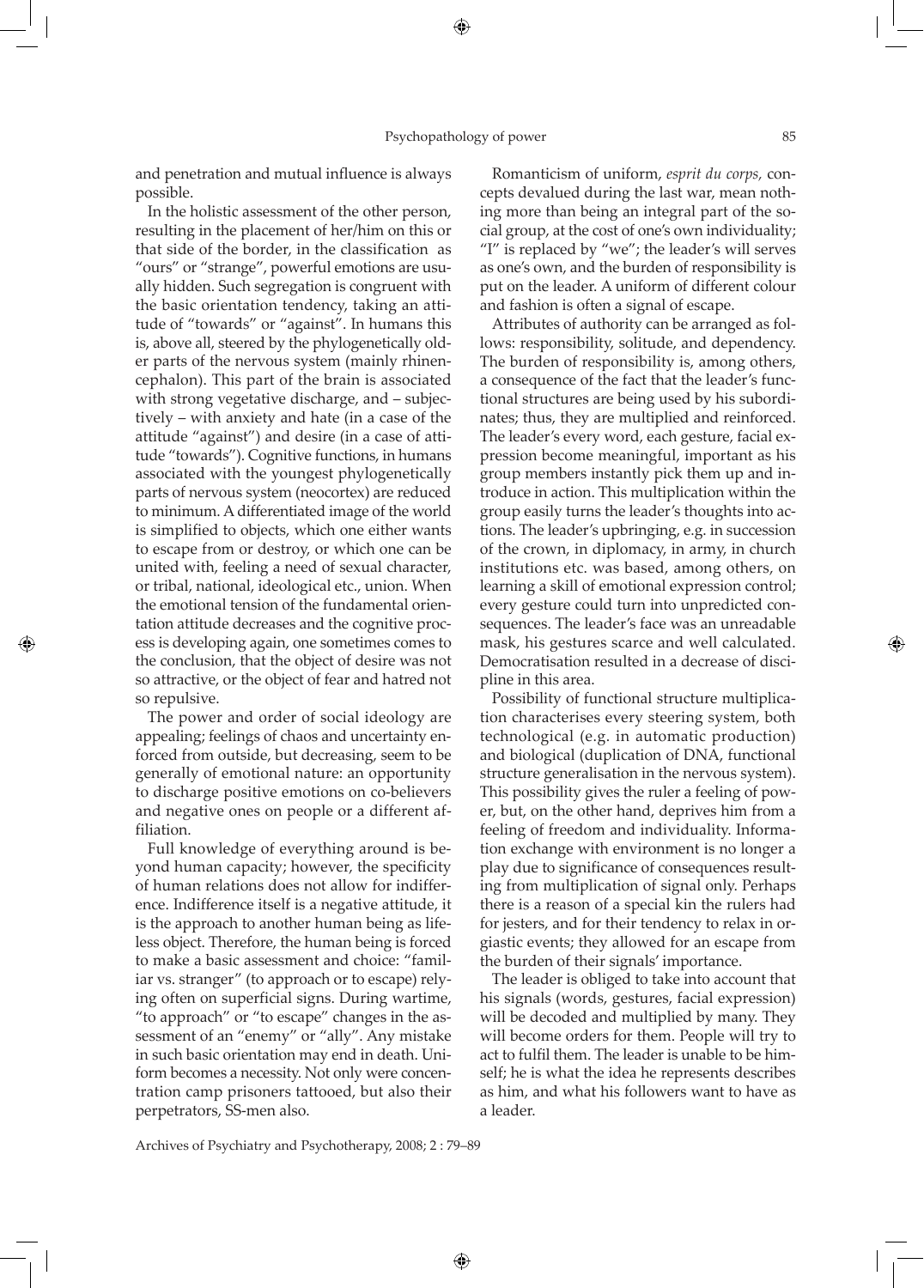#### 86 Antoni Kępiński

Former prisoners of concentrations camps reported that the unthinkable cruelty of SS-men in very rare cases resulted from their sadistic features; more often it was due to their need to show that they are "good Germans", for whom *Mitleid ist Schwäche*, or from a fear of exclusion from the ruling group; any sign of weakness could be equal to penalty of death. Cruelty of the camp capos, often much bigger then SSmen's pitilessness and unscrupulousness, resulted from a need to identify with SS-men. Converts are usually more zealous than old believers. An SS-man taking his uniform off could turn back into a "kind" German, especially if guilty feelings did not oppress him, as what he was doing in the camp was fulfilling Führer's will, not his own.

The degree of reliability or responsibility of a steering system is dependent on its' ability to realize its' plan. It is valid both for technological systems as well as biological ones. A refrigerator is good if it maintains a stable temperature independently from external climate conditions. The nervous system is functional as long as it provides the organism with satisfactory development in spite of external and internal obstacles. The leader is a good leader as long as he succeeds and realizes his idea. If there is no success, the idea becomes a delusion (almost everybody believes so about the Nazi idea). The leader lives on victories, and without successes, he/ she perishes. Victory is proof that his idea is not fiction. Victory turn plans into reality. Usually leaders and their followers find it difficult to accept defeat; defeat means loss of the goal of life. The idea they lived for loses its sense as it is no longer realized; together with those who introduced it in practice, it becomes as useless as a damaged fridge. At the end of the World War II, when the defeat of Germans was only a matter of time, many Germans - their Führer including - still believed in victory. Furthermore, there are still some who believe in such a chance. Every past idea leaves its buonapartists.

⊕

The necessity to realize a plan implies a specific attitude towards the environment. This can be expressed with a saying: the goal explains the measures, the end justifies the means. The goal becomes the most important issue; each measure that brings one closer to the goal is good. The philosophy of life is reduced to a simple idea: victory or death. This is characteristic for energy metabolism. For the authority, the richness of functional structures - significant for information metabolism - is irrelevant. What is important is power. The power decides that the goals the authority represents triumph over the environment. The environment subdues and serves toward realization of the plan, or it restrains and becomes the enemy; it must be enslaved or destroyed. A simple consequence of such an attitude towards the environment is a necessity to combat. A battle, from the biological and evolutionary point of view, is a regression to the level of energy metabolism. It deprives life of all, which through evolution formed a shield from the cruelty of the rule: I win or perish. Ruling, in itself, results in a fight for power. This fight in its nature is hard. Losing authority means annihilation, as in energetic metabolism. If one does not change the structure of the environment, one becomes changed, as in the proverb "I shall eat, or shall be eaten". Not surprisingly, the rulers consciously or unconsciously push toward wars; wars are proof of their power, the proof that their authority is real.

For authorities, a human being is worth as much as his contribution to the achievement of the goal. A worker is worth as much as he fulfills the duties delineated by a foreman; the worth of soldier, according to fulfillment of an officer's orders, etc. Even in the concentration camp, where the worth of a human being was zero, people were to be exterminated depending on their functions; there was a hierarchy of individuals' value. The functions were important for camp organization; some were empowered with some authority of SS-men (e.g. capo); in some cases being a functionary made survival possible.

◈

In every steering system "benevolence of authorities" is distributed on the lower hierarchy levels; therefore, due to the long chain of events between the plan and its final effects, each level is a representation of the main idea. The rule of the plan duplication and transmission of power is present in every steering system, no matter if technical, biological or social. The plan encoded in steering mechanism is realised on every stage, each closer to the final effect. On each stage the plan is passed to lower effective levels representing it as a whole, or partially. Each

Archives of Psychiatry and Psychotherapy, 2002; 2 : 79–89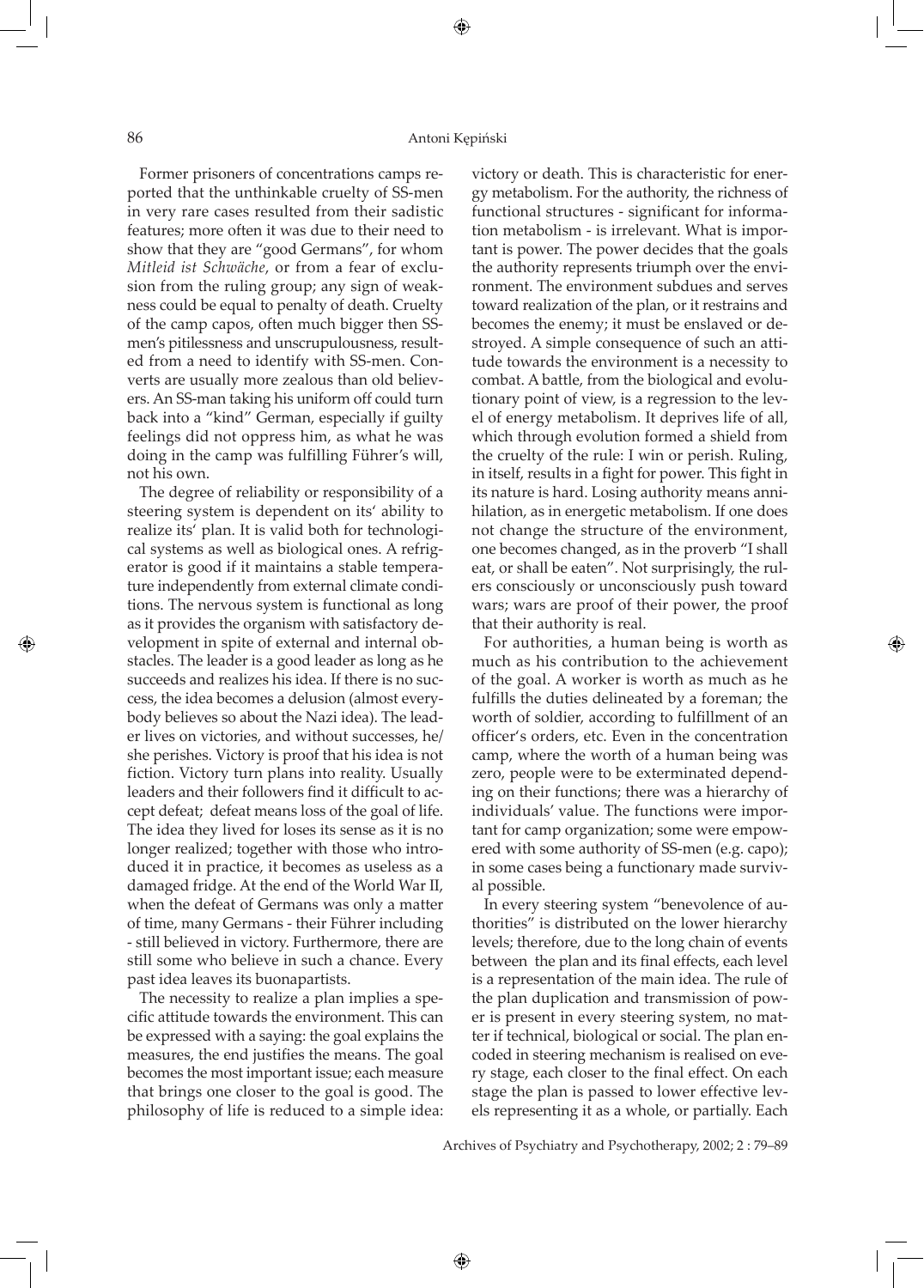◈

part of machinery is steered by the one higher - that means closer to the central plan, and, at the same time it is steering the lower one - that means closer to final effect. The genetic plan encoded in cellular nucleus DNA steers the production of RNA, RNA in turn steers the production of peptides and enzymes in the cell, which steer, in sequence, physiological and biochemical processes of the cell. The leader's plan, before it reaches realisation, passes through particular levels of hierarchy. On each level one is a leader to those on the lower level, but subordinate in relation to the foreman. The chief leader, having no superior above, usually is responsible "before God and history". In interpersonal relations, the hierarchy of power is a convenient way for the discharge of aggression: "I am beaten by a stronger one, and I beat the weaker". No wonder there is a natural tendency to climb up: the risk of being beaten decreases, and the opportunity to beat others grows. Acquiring a function in the camp, besides usual privileges of authority (better work conditions, better food), diminished the pressure of aggression that overwhelmed every prisoner, and so increased the chance for survival. On the other hand, it often created a severe moral conflict: how to oppose the Nazi extermination plan while being a link within it? It also required an enormous will effort and a great amount of positive emotions towards weaker ones, not to yield to temptations of power demonstration, typical in such circumstances.

◈

A characteristic of biological symptoms is plasticity; depending on present inner and external situations, they are capable of changing the plan. Recent molecular genetic research revealed plasticity of the genetic plan; the lability of activity plans (functional structures) of the nervous system has been known for some time. In spite of great improvement in technological systems feedback, they are far less labile than biological ones. The level of plasticity in social systems seems to be much closer to that of technological than biological systems. Ideas, social norms, views etc., which govern the life of large social groups of people often are rigid and unchangeable in spite of changing situations and a typological variety of people who have to subdue them. Perhaps this is due to the nature of the human mind stubbornly keeping to the known and petrified forms in defence against the abundance of potential ones.

The unscrupulous fight intensifies the stiffness of social ideology. Even a small deviation from its' line leads to the identification of a rebel and dissident enemy to be destroyed. The whole situation has characteristics of a vicious circle; to bring the idea to reality, followers must fight for it, but atmosphere of fight contributes to the rigidity of a system; stiffness and lack of plasticity increases the atmosphere of hostility.

Rigidity is connected with unscrupulousness; no changes of plan are possible, and the plan must be realised at all costs. The camp road roller comes to mind; prisoners were forced to pull it even if they had no strength to prevent themselves from being crushed by it. Discipline is obligatory on all levels of hierarchy; one must do what was ordered, and, at the same time, unscrupulously enforce performance from subordinates. Assessment criteria of other human beings are formed according to the completion of duties. Other characteristics are unimportant. The system of power deprives the image of another human being and by doing so, diminishes the variety of interpersonal relations. Above all, it paralyses the freedom of choice, and turns human beings into automatons. The effort of life connected with permanent creation of new forms, which evokes hesitance and anxiety to choose between them, is reduced to the acceptance of one form; anxiety is no longer connected with choice. It is a fear of incompetent performance of the accepted form that causes condemnation and rejection from the ruling group. Destruction is often a direct sequence; what is incongruent with the system goals indispensably becomes the enemy.

The loneliness of the ruler comes from his attitude towards the environment. This is always skewed. The ruler perceives his action plan, but for him, the purpose of the environment is to realize his plan. He looks at it from above, and can reach it with his power. If the environment grows or opposes, his anxiety and anger rise. Creation changes into battle.

Forms of relations with the environment are much more abundant in the horizontal plane. One does not have to enforce anything, or accept anything against one's will. Horizontal plane involves free choice, not constraint. In conse-

Archives of Psychiatry and Psychotherapy, 2008; 2 : 79–89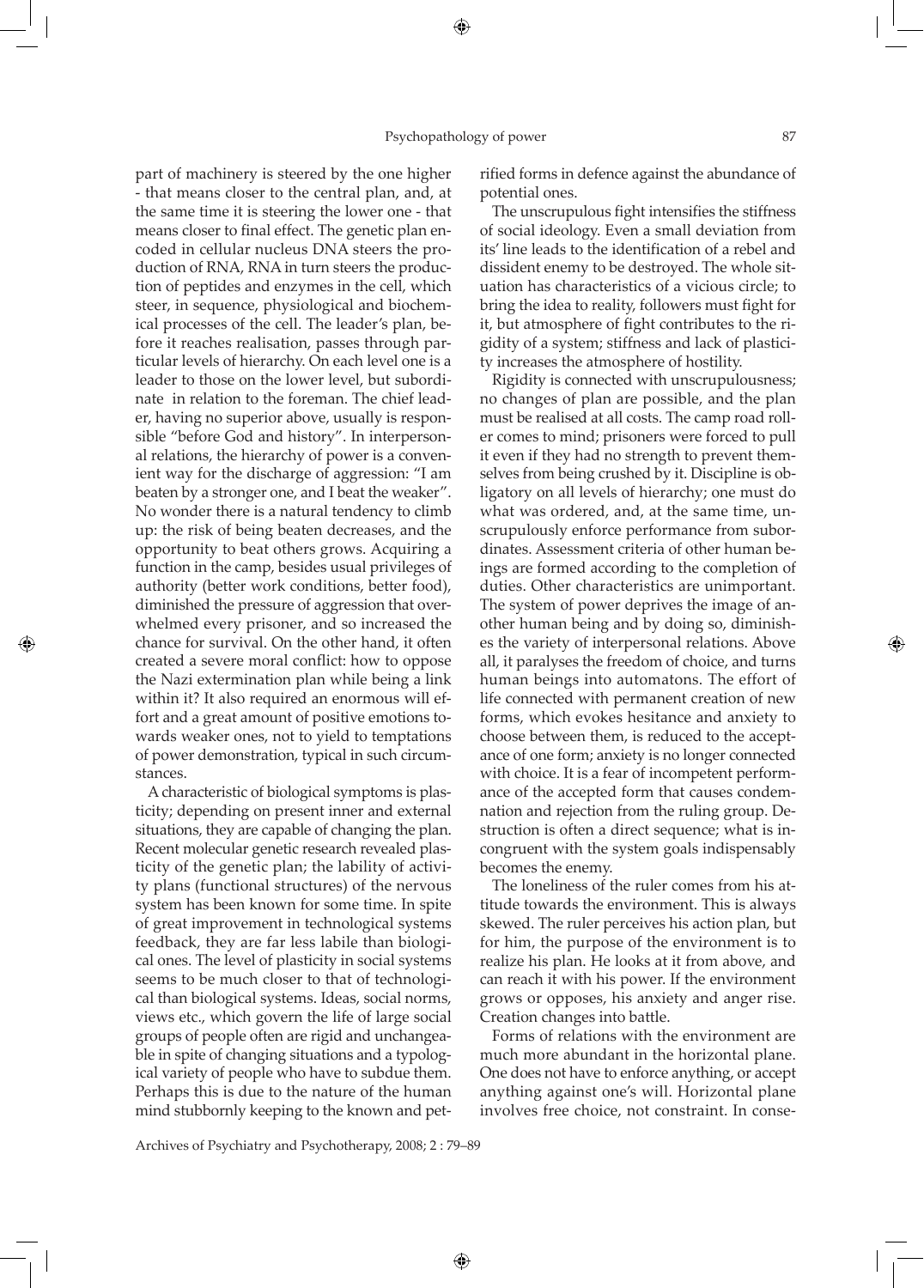quence the environment becomes more familiar; one must understand it first, before forms are accepted or rejected. Relation with the environment on horizontal plane resembles a play or dialogue (using a nowadays-popular word), rather than a fight, in which one has to be a winner or a loser. On the other hand, a potential structure becomes real only if is externalised, if becomes a part of the environment. The tendency to transform the environment is then a necessity; otherwise life would become a night-dream. Prisoners of concentration camps, at least at the initial period of imprisonment, were under a pressure so strong, that their conscious activity based on free choice was impossible. A prisoner was acting as automaton, pushed and beaten by everybody. Reality around, in spite of being painful, was a kind of nightmare. Conscious withdrawal from reality leads to nirvana, a state of unclear boundaries between the individual and his/her surroundings and between dreams and reality.

It should be remembered that perception of the world around would be impossible without actions and transformation. A child grasps an interesting object and tries to look inside; a researcher does the same. The cognitive process is often connected with immobilisation and destruction of the objects studied. In this type of cognition, the ability to steer the phenomenon is a measure of knowledge about it. There is, however, yet another type of cognition. Its' task is not to execute power over the environment, but to get to a logical construction. "The task of all sciences – said Einstein – both natural and psychological, is to arrange our experience in a logical wholeness." [4].

External expression of loneliness of the steering system is isolation from immediate relations with the environment. In machines, the steering system does not participate in energy exchange between the machine and its surroundings; it only steers, more or less isolated from the other machine parts. In a cell, the steering system (chromosomes) is separated from the rest of the cell by the nucleus membrane. The blood-brain barrier does not allow the nervous system to participate directly in organism metabolism. In fairy tales and legends the disguised ruler peeps into the households of his subjects, but rarely meets them directly. Authority of the ruler decreases with getting too close. Television brings the image of the ruler close to millions of viewers; this may be much riskier for his authority then beneficial for the efforts of democratisation.

For the human being, a social creature, loneliness is difficult. There are always groups of courtiers, advisers and jesters around the ruler. Relations between them and the ruler are less skewed; sometimes they rule the ruler. Even power does not allow for liberation from the rules of human relations. One can not steer the others only, one must also be steered; in giving only commands one significantly impoverishes information exchange; one should not look at others only from above, human sight goes in various directions. To govern one must keep distance. If the plane of observation between the ruler and his subject is changed form skewed to even, both would often be amazed at how similar they are to each other, having the same vices and virtues. The glamour of power disappears. Both become human beings again; the ruler cannot govern his subject, as he was an automaton; the size of his goals diminishes in an encounter with reality of other human being's life. The subject no longer perceives his ruler as an unscrupulous deity or machinery crushing him in the slightest resistance, but as a similar human being, trying to understand him, and even help him.

◈

In the concentration camp, every gesture, face grimace, half-word of the rulers could be a death sentence and cruel torture for a prisoner. Even watching them aroused a fear so strong, that their image took apocalyptic dimensions. It happened, however, that a prisoner was lucky and charming enough to meet his ruler on the less skewed plane, to communicate, and even steer him to some extent. The apocalypse disappeared, human meagreness was seen. For the ruler, a number in stripped clothes regained features of a human being, with which he could even talk. From the perspective of extermination camp organisation it was accurate for SSmen to maintain a distance from their prisoners. SS-men "favoured" some prisoners – carefully selected, usually criminals – with their authority and power, which in the extermination camp was, above all, tormenting and killing others. If they would encounter prisoners directly, they could be able to notice that prisoners were people, as they were; occasionally it happened.

Archives of Psychiatry and Psychotherapy, 2002; 2 : 79–89

◈

♠